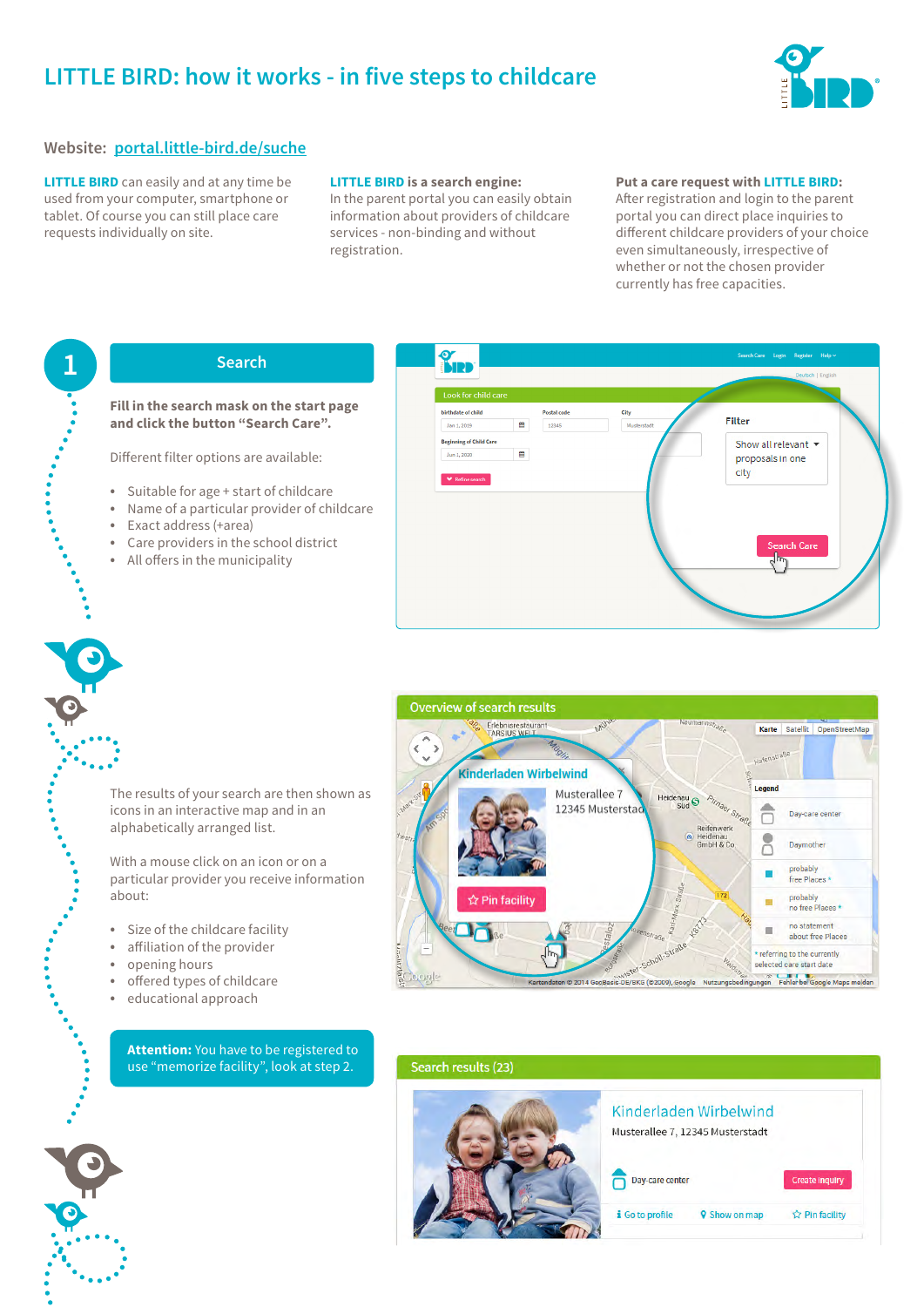# **2 Registration**

**Clicking on "Register" in the navigation bar takes you to a one-time input of your personal data in order to create a user profile.**

- Cookies and JavaScript have to be activated in the browser
- Choose user name and password (at least eight characters, one capital letter, one small letter)
- Fill in all of the fields (to receive a confirmation email please make sure to enter a valid email address)
- Agree to the terms of use and to the data privacy statement
- Click "register"
- Confirm the confirmation email in your private mailbox
- Log in with user name and password

#### **Now you are able to:**

- Memorize childcare providers
- Save your search
- Place care requests

#### $\frac{\alpha}{\sin \beta}$ Help  $\sim$ Login Register Care Deutsch | English THE<sub>1</sub>  $-10$  $\ddot{\circ}$ .<br>E-Mail  $\Omega$  $\theta$ æ 68se6j30  $\bullet$ read and accept the Terms of Use I confirm that I have read and accept the Privacy St Yes! I want to be the first to receive the latest



**Clicking on the button "Create inquiry" takes you to an input mask for your personal data.**

- All entries labeled with \* are mandatory (information about custodians/ parents/ subsequent contractual partner, child and care requirement)
- Optional: setting priorities
- Send inquiry: using your entered data the provider of childcare gets informed about your interest in a place
- This procedure can be repeated for further providers of your choice (number can be limited!)

If you want to create a template that can be used for further requests you have to consent to data storage.



.......